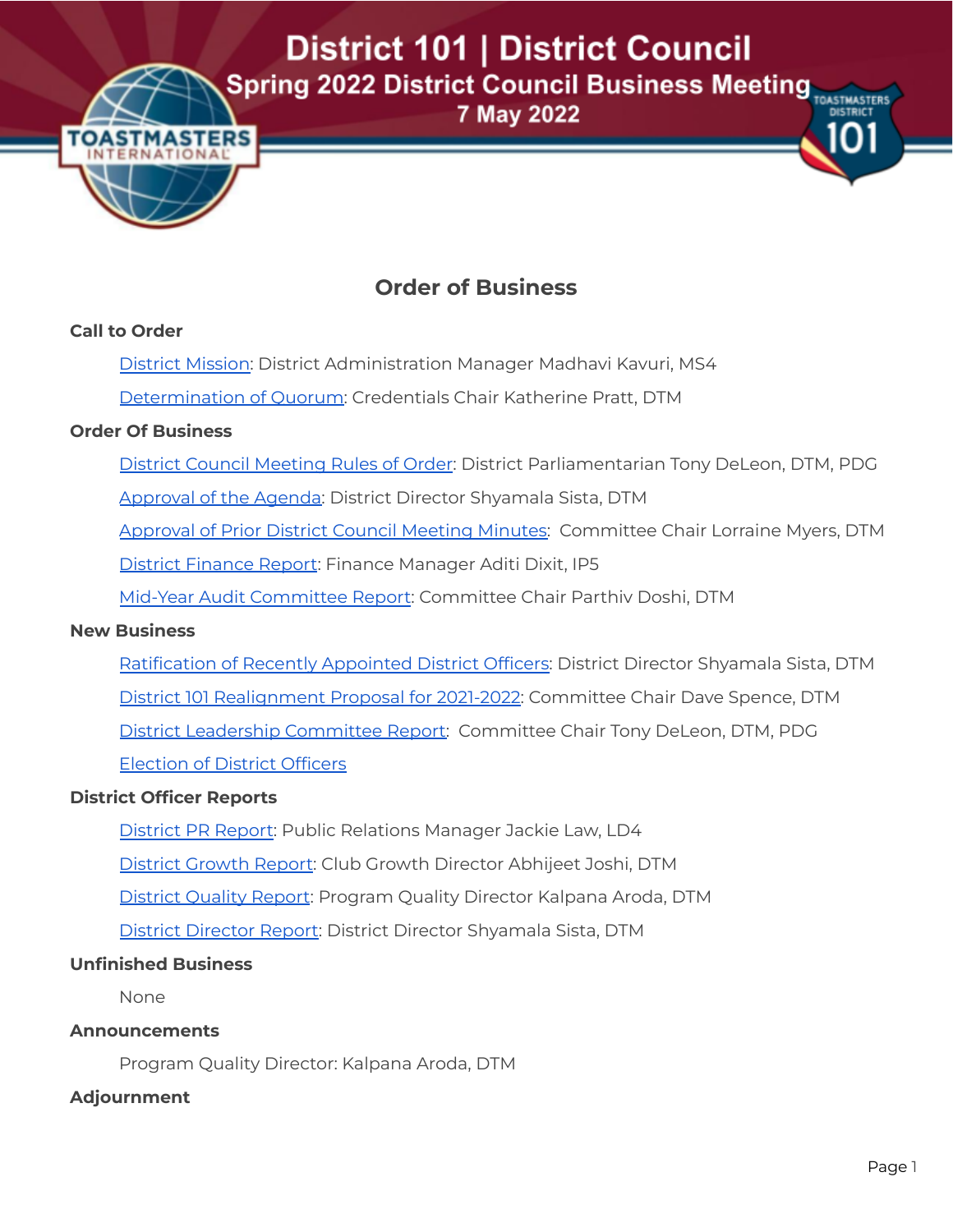District 101 | District Council

**Spring 2022 District Council Business Meeting TOASTIMASTERS** 

7 May 2022

**Call To Order Shyamala** Sista, DTM

**STMA NTERNA** 

District Director

**DISTRICT** 

# **Toastmasters District Mission Madhavi Madhavi Madhavi** Kavuri, MS5

District Administration Manager

### **We build new clubs and support all clubs in achieving excellence**

# **Determination of Quorum Katherine Katherine Pratt,** DTM

Credentials Committee Chair

Number of Clubs in District 101: **143** Number of Club Votes Available (2 votes/club): **286** Number of Votes Needed for Quorum (1/3 club votes): **96** Actual Number of Club Votes: **\_\_\_** Actual Number of District Officer Votes (out of 45 District Officers): **\_\_\_** Votes needed for a majority: 50% + 1 vote *(majority is calculated based on the number of votes cast)*

# **Meeting Rules of Order Tony DeLeon,** DTM

District Parliamentarian

In accordance with the District By-Laws of Toastmasters International, the governing rules of order and final authority will be "Robert's Rules of Order, Newly Revised," insofar as it does not conflict with the official Toastmasters International Articles of Incorporation, the District Administrative By-Laws, and the published policies of Toastmasters International.

Most of these procedures are already institutionalized in Robert's Rules or in TI policy statements. Specifically:

- 1. Any new motions to come before the council will be presented in writing or by email, to the District Director [\(dd@d101tm.org\)](mailto:dd@d101tm.org) at least a week prior to the virtual business meeting. In this case, by 10:00 AM on Saturday, April 30.
- 2. Debate on any one item of business will be limited to no more than 10 minutes per issue. The Chair may extend the time if necessary, to ensure fairness and completeness.
- 3. The maker of any motion will be given the opportunity to speak first. All speakers on any motion will be restricted to a maximum of one minute each time they have the floor. No member who has already spoken on an issue will be allowed to speak a second time until all others who wish to speak have spoken.

**Participation Authority:** Only district council members may speak and they are not representing a club, they must state their title before speaking.make motions, participate in discussions, or vote. Before addressing the assembly, voting delegates shall state their name and the name of the club they are representing. If members of the District Executive Council (DEC team) want

# **Approval of Agenda Shyamala** Sista DTM

District Director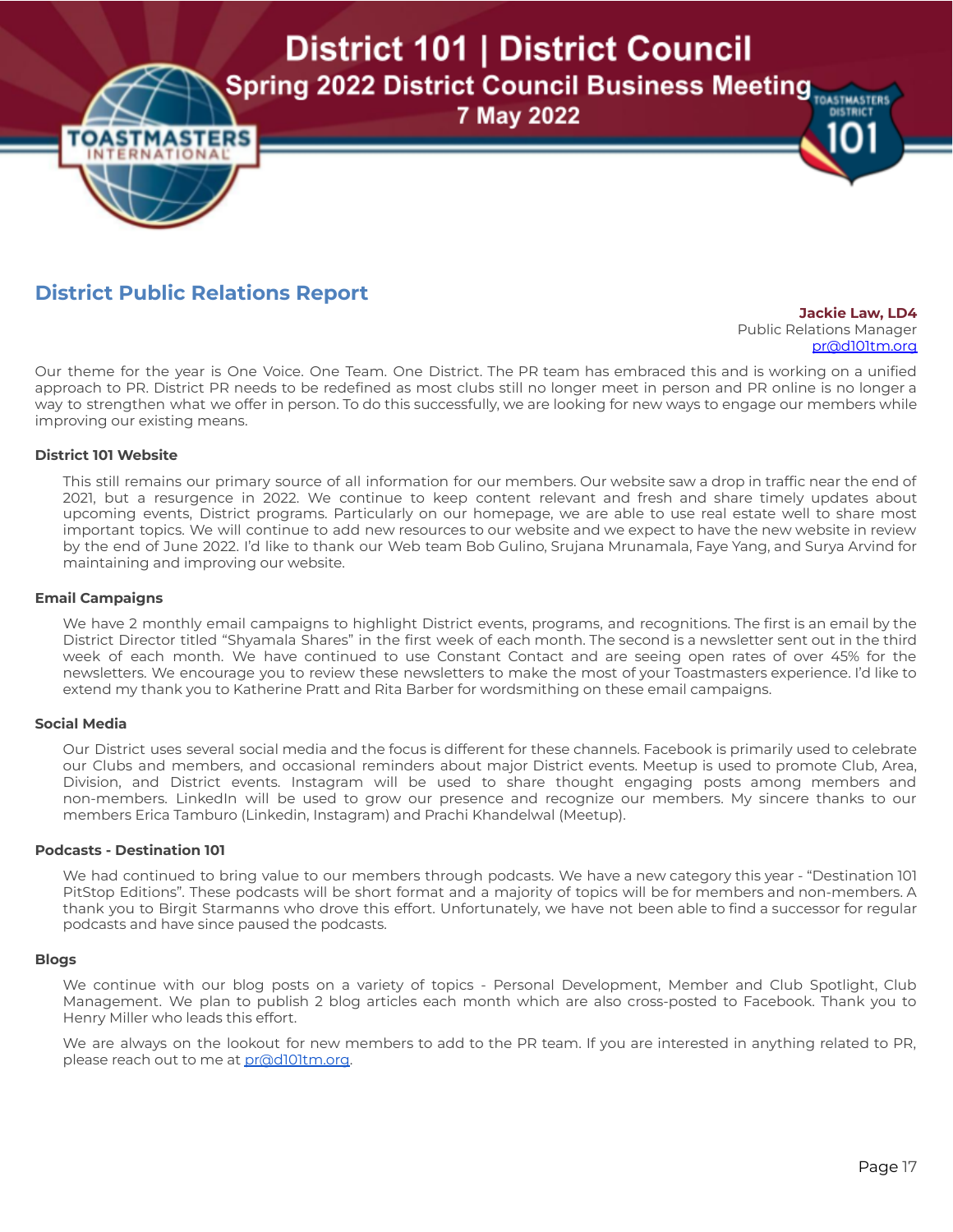District 101 | District Council

**Spring 2022 District Council Business Meeting TOASTIMASTERS** 

7 May 2022

# **OASTMASTERS INTERNAT** IONA

# **District Growth Report**

#### **Abhijeet Joshi, DTM**

**DISTRICT** 

Club Growth Director [growth@d101tm.org](mailto:growth@d101tm.org)

#### **District 101 Club and Membership Statistics (as of April 22, 2022)**

| Base Membership Payments on<br>07/01/2021 | 6080                        |                            |
|-------------------------------------------|-----------------------------|----------------------------|
| Base Clubs on July 1st                    | 153                         |                            |
| Goal                                      | <b>YTD</b><br><b>Actual</b> | 2021-2022<br><b>Target</b> |
| Paid Clubs                                | 143                         | 156                        |
| <b>Membership Payments</b>                | 5520                        | 6172                       |

**5520** membership payments have been recorded at Toastmasters International since July 1, 2021. The District welcomed 154 charter members, 834 new members, and 2214 members already renewed their membership for the April 2022–September 2022 period.

#### **New and Prospective Clubs**

Please join me in welcoming the following 7 clubs to the District 101 family:

- SCC Speak To Lead
- Roche SC Toastmasters
- EMEA Toastmasters
- **Toastmasters In Motion**
- Multimedia Magicians Toastmasters
- Universal Entrepreneur Toastmasters
- SiTimer Champion Toastmaster Club

The Club Growth Team is working on the following club leads:

- Career Nexus Toastmasters Club
- **KW Realty Toastmasters Club**
- Hahaha! Club
- Ceribell Toastmasters Club
- Clover Networks Club

#### **Club Growth Awards**

65 clubs renewed at least 75% of their membership base by Sep 15th to achieve Stellar September Award and earned at least \$75 in District Credit including: 20 clubs that renewed at least 100% of their membership base to earn \$100 in District Credit.

44 clubs renewed at least 75% of their membership base by March 15th to achieve March Madness Award and earned at least \$75 in District Credit including: 11 clubs that renewed at 100% of their membership base to earn \$100 in District Credit.

54 clubs earned the Open House Challenge award.

49 clubs earned the New year challenge award.

38 clubs earned the Bring back the base award.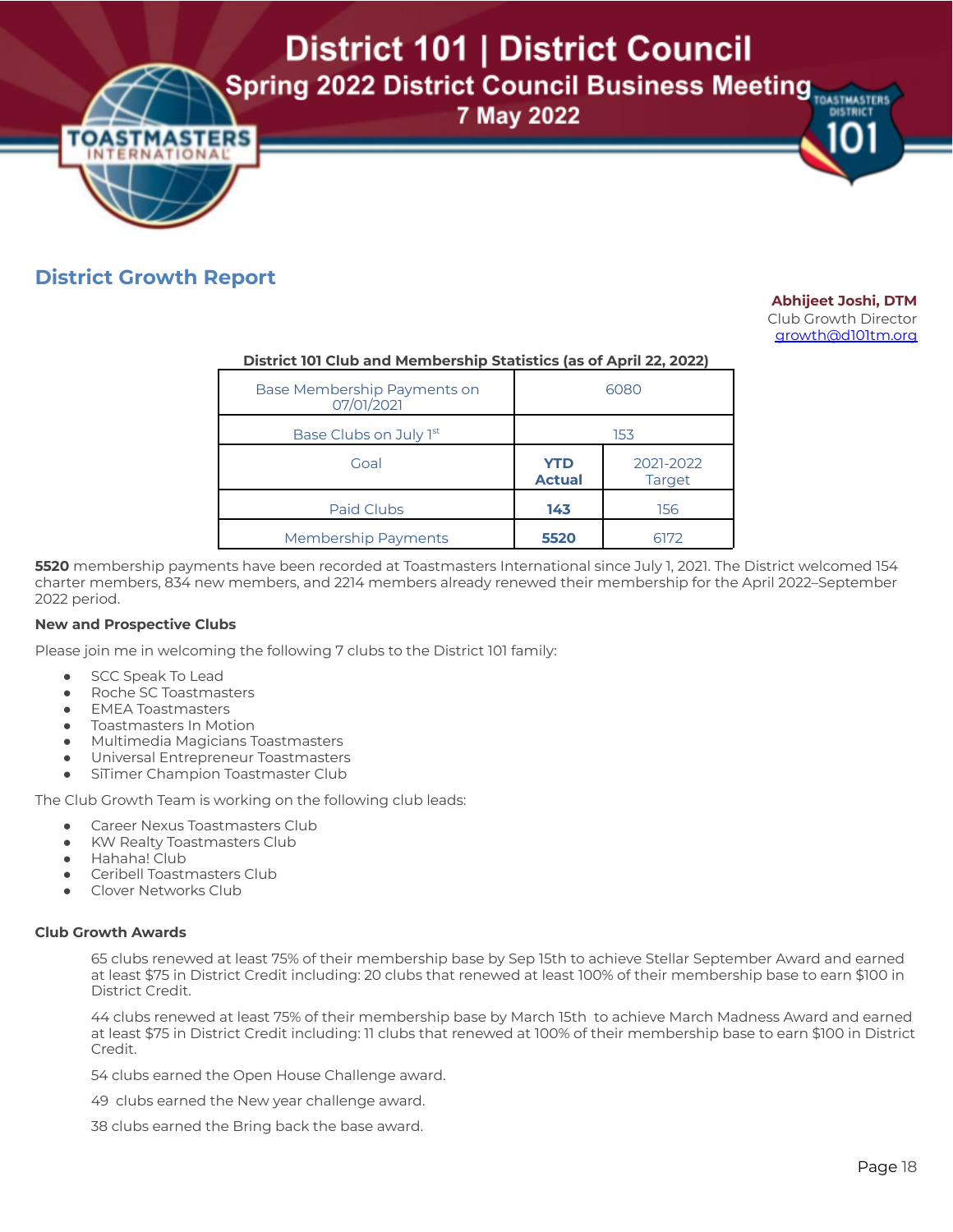

7 clubs earned the Amazing anniversary extravaganza award.

#### **Ongoing Recognition Programs**

In addition to Toastmasters International's "Beat the Clock" membership contest (Gain 5 or more new or reinstated members in May-June to receive a banner ribbon and 10% discount coupon for the Toastmasters Shop).

#### **Club Growth Team**

The Club Growth team's vision is *to foster openness. The mission is to help our clubs achieve their goals by guiding them, sharing best practices, and creating growth opportunities*.

Some seasoned Toastmasters are here to support our successes:

Club Extension Chair: Solarzar Dellaporta works on new club leads and guides through the chartering process. New Club Mentor Chair: Solarzar Dellaporta and Didi Gu-Chiang lead a team of dedicated Toastmasters who work with brand new clubs to ensure they adopt Toastmasters' best practices from the start. Club Coach Chair: Francoise Muller leads our devoted team of Club Coaches who collaborate with clubs with 12 or fewer members to help them become Distinguished. Open House Chair: Pooja Joshi helps clubs conduct high-quality open houses and promotes Open House recognition programs twice a year. These programs help clubs add new members and thrive. Membership Renewal Chair: Chie Kawahara promotes Early Bird Renewal recognition programs twice a year. These programs help clubs retain existing members and add new members. Club Ambassador Program (CAP) Chair: Vaishnavi Rao leads the effort in assisting Ambassadors. This program inspires clubs to interact and support each other. Youth Leadership Program(YLP) Chair: Evelyn Belen works to promote Toastmasters programs with youths in our community. Gavel Club Program Chair: Evelyn Belen works on gavel club leads and guides through the gavel club chartering process. Speechcraft Program Chair: Margaret Blackstock and Solarzar Dellaporta works with speechcraft coordinators to promote Toastmasters programs to non-toastmasters communities.

Join our club Growth Team.. To learn more about any of our programs and activities, contact us at [growth@d101tm.org.](mailto:growth@d101tm.org)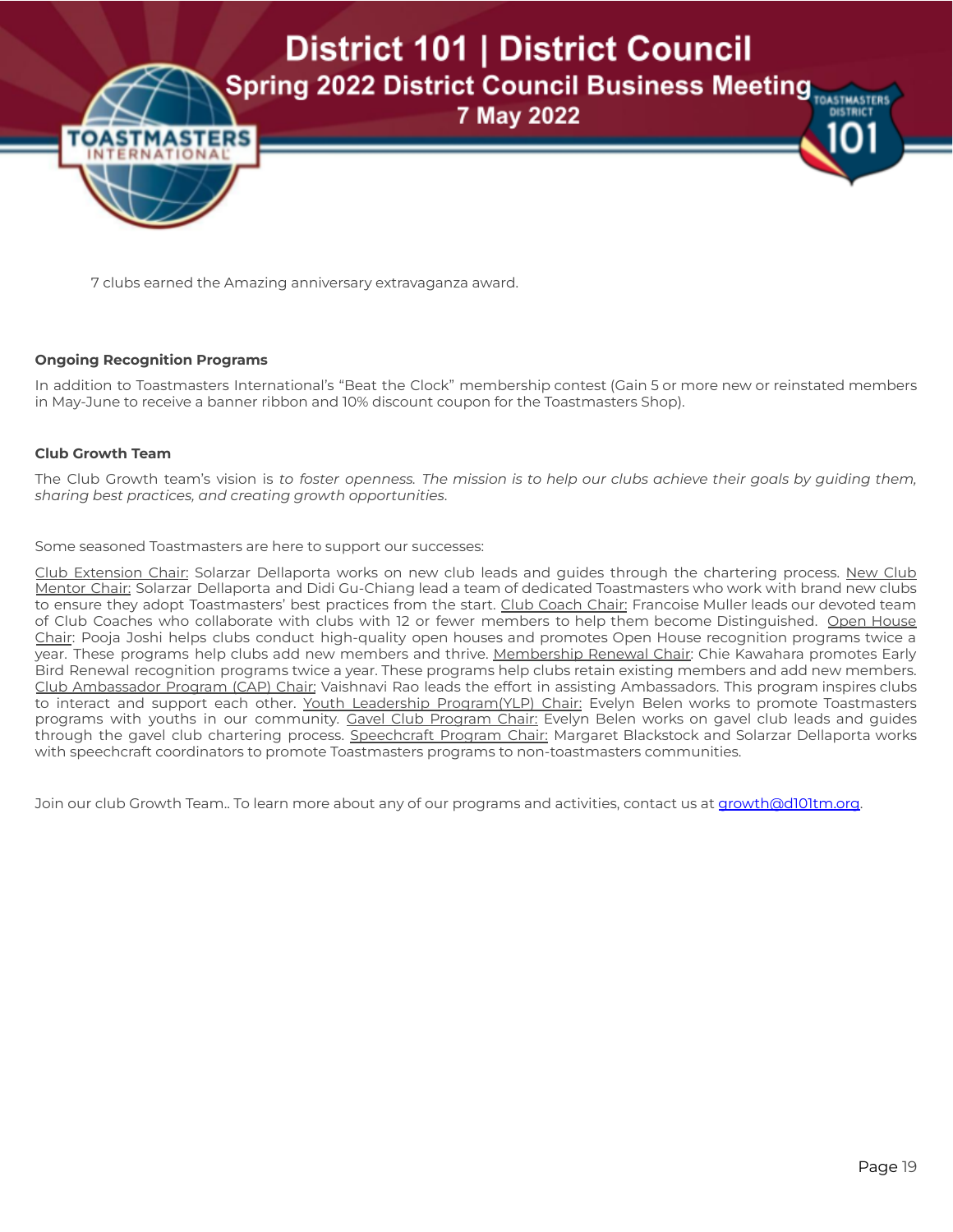District 101 | District Council **Spring 2022 District Council Business Meeting TOASTMASTERS DISTRICT** 

# 7 May 2022

# **District Quality Report Kalpana Aroda, DTM**

Program Quality Director [quality@d101tm.org](mailto:quality@d101tm.org)

Program Quality ensures we get the maximum value for our Toastmasters membership. A quality club provides more opportunities for its members to achieve their goals, improve their communication and leadership skills and become more self-confident. There are countless examples of members who have exhibited such dedication because they realize the value that Toastmasters has to offer.

#### **Educational Achievements**

This year our members have already filled 1037 educational awards. The following table summarizes those educational achievements from July 1, 2021 to September 17, 2021

| Pathways Level 1 | 317 | Triple Crown                          | 100 |
|------------------|-----|---------------------------------------|-----|
| Pathways Level 2 | 218 | Distinguished Toastmasters<br>Program | 5   |
| Pathways Level 3 | 182 | Pathways Mentor Program               | 13  |
| Pathways Level 4 | 126 |                                       |     |
| Pathways Level 5 | 76  |                                       |     |

**Club Officer Training** (December - February session)- District conducted 9 training sessions. Total number of officers who attended the training are 723 (72.20%). Clubs that have all 7 officers trained during the second COT along with 4 or more officers trained during first COT were recognized as Magnificent 7 Clubs. Clubs that have 4 or more officers trained during both training periods also meet one of the Distinguished Club Program Goals.

- Magnificent 7 Clubs 41 (28%)
- Clubs with 4 or more officers trained 114 clubs (76%)
- Total number of officers trained for the district 723 (72.20%)

## **ToastWorking With a Purpose, What's your Story and D101 Networking sessions**

District introduced three new programs for the members each with it's own objectives. These programs provided multiple opportunities for members to lead, network and all of this with fun. There was one TWWP session, Two story writing contests were run and 6 networking sessions.

#### **Division Contests**

All division contests are on schedule to complete by the end of April. Four out of six divisions have completed their contests and winners have been identified who will be competing during the district conference.

#### **Take A Leap**

This program has incentivized clubs to strive to be one level up in distinguished status as compared to their last year's status. The clubs will receive district credits if they qualify for this program.

#### **Pathways Ambassador Program**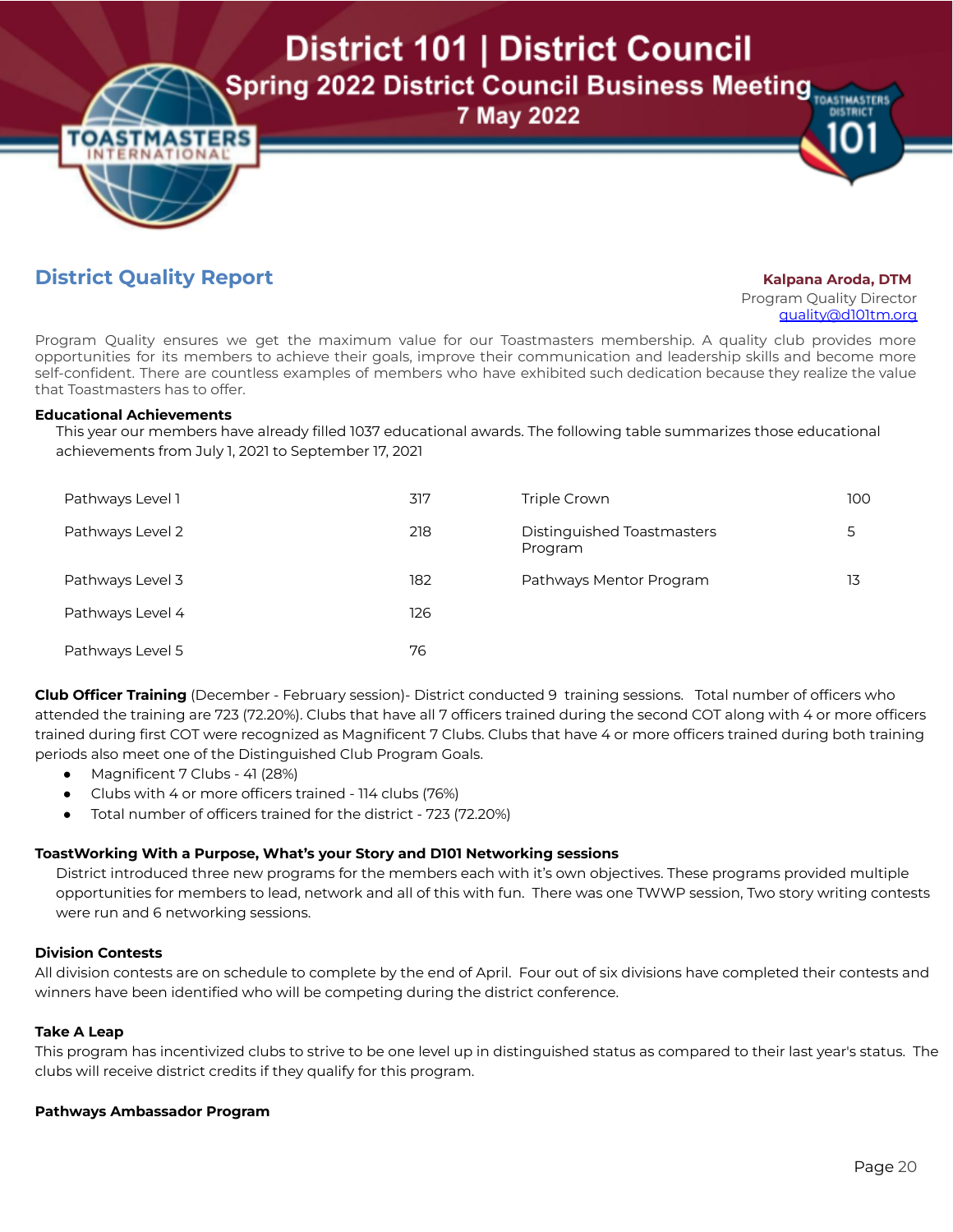# District 101 | District Council **Spring 2022 District Council Business Meeting TOASTIMASTERS**

7 May 2022

**I**n order to ensure that clubs take full advantage of pathways program, District has launched Pathways Ambassador program. This programs is designed to help clubs adopt the educational program of Toastmasters with ease and effectiveness.As a part of this programs, one of the Pathways Ambassador will work with the VPE of the club to schedule an interactive session going over minute details of Pathways, its objectives, path selection and competencies benefiting both new and old members.

**Annual Conference -** The conference planning is in full swing. Exciting inspirational, motivational sessions are planned such as innovators panel, executives panel for career conversations. Keynote speaker will also hold a workshop for members to provide on the spot advice for injecting humor. Contact quality@d101tm.org for opportunities to be part of this conference

#### **Upcoming Events**

**OASTMA** 

**NTERN** 

51

- Leadership Luncheon on July 16, 2022
- Train the Trainer event on June 8, 2022 and Early Bird Club Officer Training on June 16, 2022. Check our District 101 Events page for details of these and other events throughout the year: <https://d101tm.org/happenings/>

**DISTRICT**